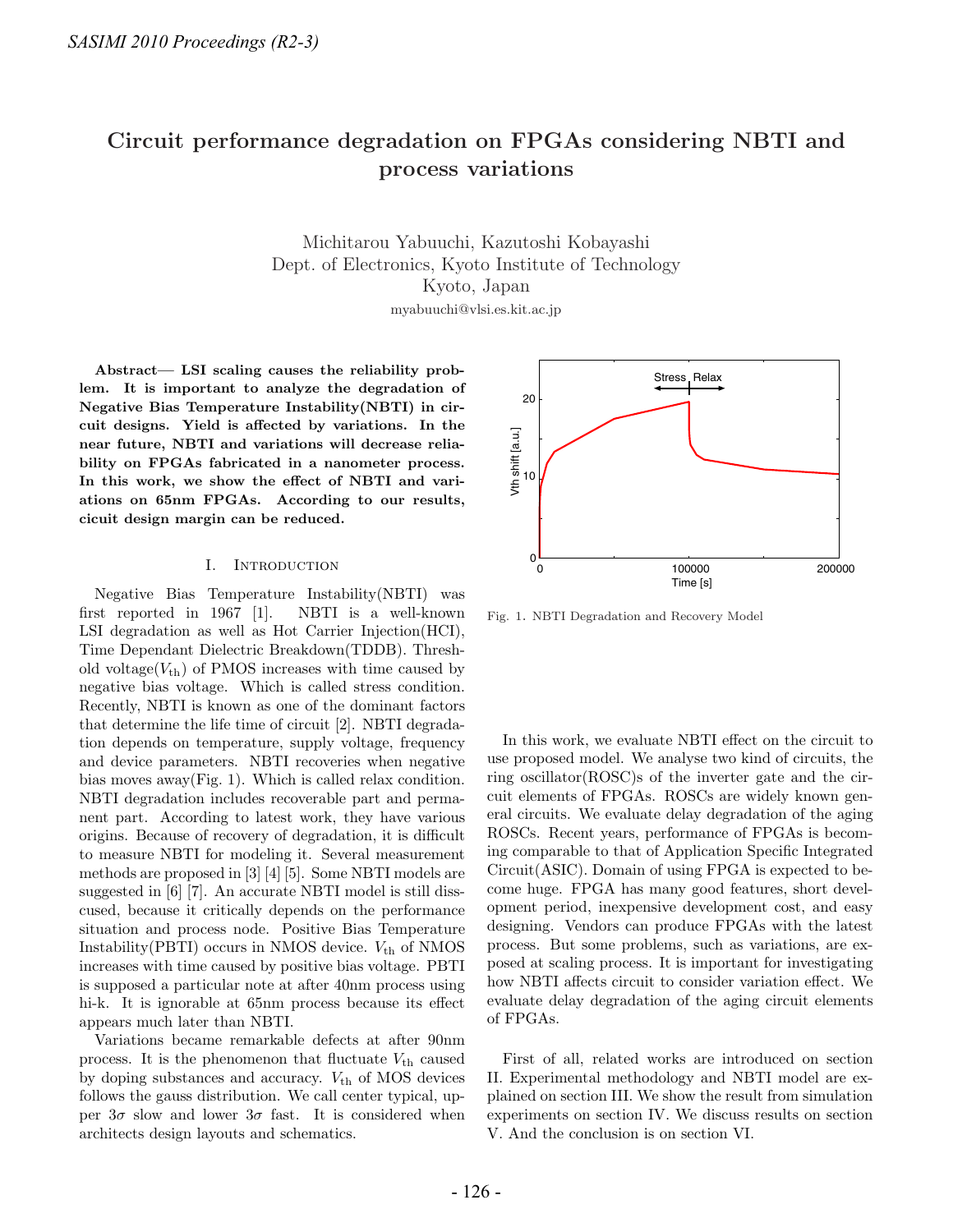# II. Related Work

NBTI degradation effects on some of circuit elements of FPGAs are discussed in [8]. They propose Relaxing Bitstream Technique to gain back lost stability and performance. A survey paper about reliability in FPGAs [9], explaines various faults and detection/repair methods. The latest paper of NBTI on FPGAs [10], also considers HCI and evaluate both DC and AC NBTI effects. They suggest that NBTI and variations are related each other in [11–13]. But they do not evaluate circuit performance degradation, only  $V_{\text{th}}$  degradation models are proposed.

## III. NBTI considering variations

In this section, we explain our experimental methodology. There are many models which show how NBTI or variations affect PMOS  $V_{th}$ . We apply  $V_{th}$ degradation( $\Delta V_{\text{th}}$ ) calculated by those models to circuit netlists. NBTI degradation models considering recovery effect were proposed by [14] [15]. We use the approximation formule, Eq.  $(1, 2)$  proposed by  $[16]$ .

$$
\Delta V_{\text{th,stress}} = A \times t^n \tag{1}
$$

$$
\Delta V_{\text{th,relax}} = \Delta V_{\text{th0}} (1 - B \times \log (t - t_0)) \tag{2}
$$

Eq.  $(1, 2)$  are degradation amount of  $V_{\text{th}}$  at stress and relax conditions respectively. Parameters A and B are determined as follows. In that case, it will degradate by  $10\%$  after 10 years continuous stress. We assume  $V_{\text{th}}$  will degradate by 8.9% after 5 years continuous stress. While it will recover by 3% after 5 years continuous relaxation. NBTI under stress continuous is called static NBTI. NBTI alternating between stress and relax is called dynamic NBTI. Dynamic NBTI degradation is fluctuated by frequency and duty cycle. We ignore frequency dependancy since degradation is almost constant above 10kHz clock frequency [16]. We assume that duty cycle is 0.5.  $n$  is time exponent.  $t_0$  is total stress time. Static and dynamic NBTI degradation models are shown in Fig. 2. It is based on parameters of a 65nm process typical PMOS device.

We use three parameter sets of variations, typical(TT), slow(SS) or fast(FF). We propose two methods considering both NBTI and variations. First, each variations have constant degradation amount calculated using Eq. (1, 2). Parameters assumed are in Table I. We call it Constant Degradation Model(CDM). Under NBTI effect, fast PMOS devices degrade much faster than slow PMOS devices [7]. So we assume degradation as in Table II. We call it Variation Degradation Model(VDM).  $V_{\text{th}}$  calculated by those models are shown on Fig. 3. In Fig. 3, cd S and cd F are calculated by CDM, vd S and vd F are calculated by VDM. We use those two methods to evaluate circuit performance degradation.  $V_{\text{th}}$  changes linealy with one of device parameters,  $V_{\text{TH0}}$  [17].



Fig. 2. Static and Dynamic NBTI Degradation Models

| <b>TABLE I</b>                                        |      |        |                                             |  |  |
|-------------------------------------------------------|------|--------|---------------------------------------------|--|--|
| DEGRADATION MODELS OF NBTI NOT CONSIDERING VARIATIONS |      |        |                                             |  |  |
| Type                                                  |      |        | INIT   Static Deg./dec.   Dynamic Deg./dec. |  |  |
| <b>SS</b>                                             | 1.08 | $10\%$ | 3%                                          |  |  |
| TT                                                    |      | $10\%$ | $3\%$                                       |  |  |
| FF                                                    | 0.92 | $10\%$ | $3\%$                                       |  |  |

#### IV. Result

In this section, we show the results of predictive degradation of two kinds of circuits, the ROSCs of the inverter gates and the circuit elements of FPGAs. We explain the circuits and results.

# *A. NBTI on Ring Oscillators of the Inverter Gates*

We evaluate frequency degradation of the ROSCs of the inverter gates. The ROSCs are the circuit that connect odd number invertors in series. The simulation circuit is shown in Fig. 4. It includes 5 CMOS inverters chain and 4 fanout CMOS inverters for each of them. We call it 5ROSC. The 5ROSC's frequency is about 2.6GHz at  $t = 0$ , typical variations.

We evaluate frequency degradation affected by dynamic NBTI on three types of variation, TT, SS and FF. We use the two models explained in section III. All of PMOS devices have the same  $V_{th0}$  value in one netlist. The result is shown on Fig. 5. In Fig. 5, cd F and cd S are simulated

TABLE II Degradation models of NBTI considering variations

| Type | INIT     | Static Deg./dec. | Dynamic Deg./dec. |
|------|----------|------------------|-------------------|
| SS   | $1.08\,$ | 3%               |                   |
| TТ   |          | 10%              | $3\%$             |
| FF   | N 92     | 30%              |                   |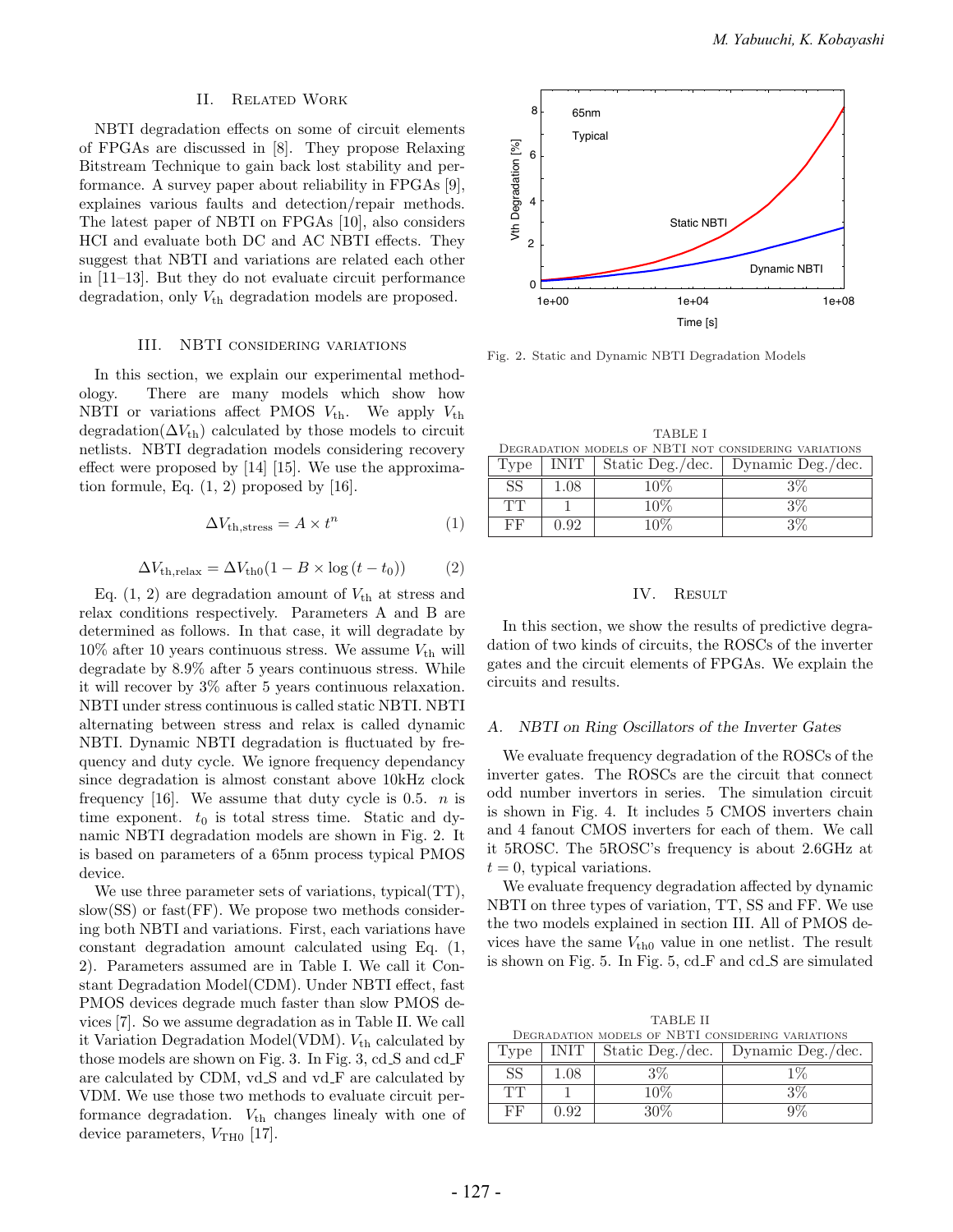

Fig. 3. Comparing two methods of  $V_{\text{th}}$  degradation



Fig. 4. 5 Stage Ring Oscillator

with CDM,  $vd$ F and  $vd$ S are simulated with VDM. Frequency of fast PMOS devices decreases  $2\%$  for  $10^8$ s.

#### В. *B. NBTI on FPGAs*

We focus on the circuits including PMOS devices called level restorer on FPGAs. We evaluate fall delay time( $T_{df}$ ) degradation of level restorer circuit. The simulation circuit is shown in Fig. 6. It consists of two inverters(INV1 and INV2) connected through an NMOS path transistor(MNP) and a level restorer PMOS(MLR). MLR can prevent INV2 from floating. Circuit fan-out is four. We assume input voltage rising in 1ns and falling in 1ns. Ae adjust MLR width for  $T_{\text{df}} = T_{\text{dr}}$  at typical vatiations.

We evaluate  $T_{df}$  degradation affected by dynamic NBTI on three types of variation, TT, SS, FF. We use the two models explained in section III. All of PMOS devices are applied the same  $V_{th0}$  value in one netlist. The results are shown in Fig.  $7, 8, 9$ . In Fig.  $8, 9, cd$  are simulated with CDM, and vd. are simulated with VDM. At  $t = 0$  typical  $T_{\text{df}}$  is about 0.16ns, slow  $T_{\text{df}}$  is about 0.24ns, fast  $T_{\text{df}}$  is



Fig. 5. Frequency Degradation on Dynamic NBTI in 5ROSC

about 0.83ns.

## V. Discussion

We propose the Variation Degradation Model cinsiderinf fast PMOS devices are the most sensitive to NBTI [7]. Fig. 5, 9 show that fast PMOS devices cause higher performance degradation than the other two variations. Fast PMOS devices are not dominant factors determining the critical path delay. Circuit design margins do not care about degraded fast PMOS. On the other hand, slow PMOS devices determining the critical path delay are robust for NBTI. Circuit performance is not affected by slow PMOS degradations. According to this, we are be able to reduce circuit design margin from the conventional pessimistic value.

### VI. CONCLUSION

In this work, we evaluate circuit performance degradation affected by NBTI and variations. Frequency of  $5ROSCs$  decreases  $2\%$  on dynamic NBTI for  $10^8$ s. Performance of circuits consisting of fast PMOS devices is sensitive about NBTI effect.  $T_{df}$  of level restorer circuits increase  $3\%$  on dynamic NBTI for  $10^8$ s. Level restorer circuits are weak as much as 5ROSCs for NBTI. According to our results, circuit design margin can be reduced.

## Acknowledgements

This work is supported by VLSI Design and Education Center(VDEC), the University of Tokyo in collaboration with Synopsys, Inc, Cadence Design Systems, STARC, e-Shuttle, Inc. and Fujitsu Ltd.

## **REFERENCES**

[1] B. Deal, M. Sklar, A. Grove, and E. Snow, "Characteristics of the surface-state charge (Q) of thermally oxidized silicon," Journal of the Electrochemical Society, vol. 114, p. 266, 1967.